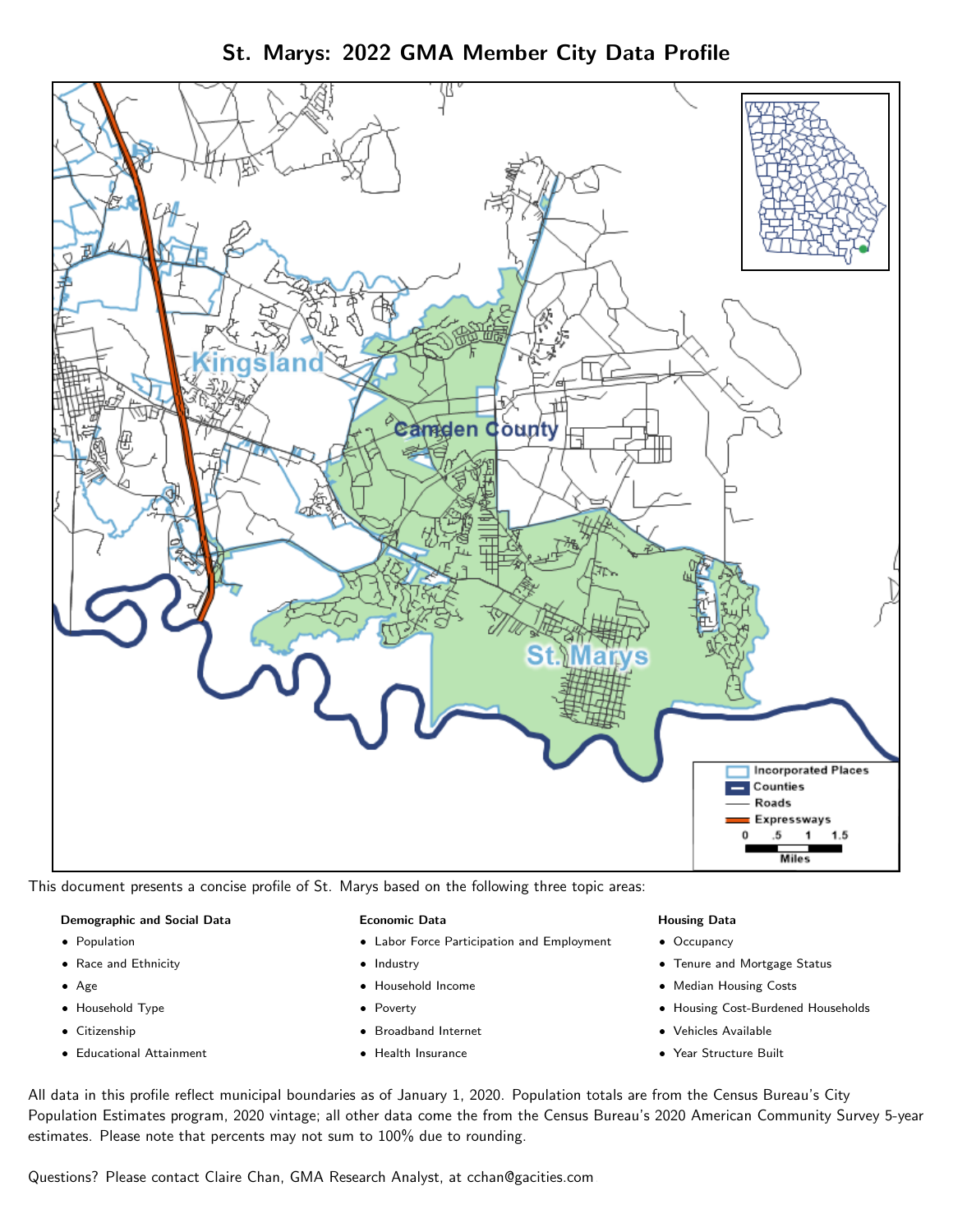# St. Marys: Demographic and Social





**Citizenship** 



Source: American Community Survey, 2020 5-year estimates, table B05002 Source: American Community Survey, 2020 5-year estimates, table B15002

#### Race and Ethnicity



Source: U.S. Census Bureau, City Population Estimates, 2020 vintage Source: American Community Survey, 2020 5-year estimates, table B03002

## Household Type



Source: American Community Survey, 2020 5-year estimates, table B01001 Source: American Community Survey, 2020 5-year estimates, table B11001

#### Educational Attainment



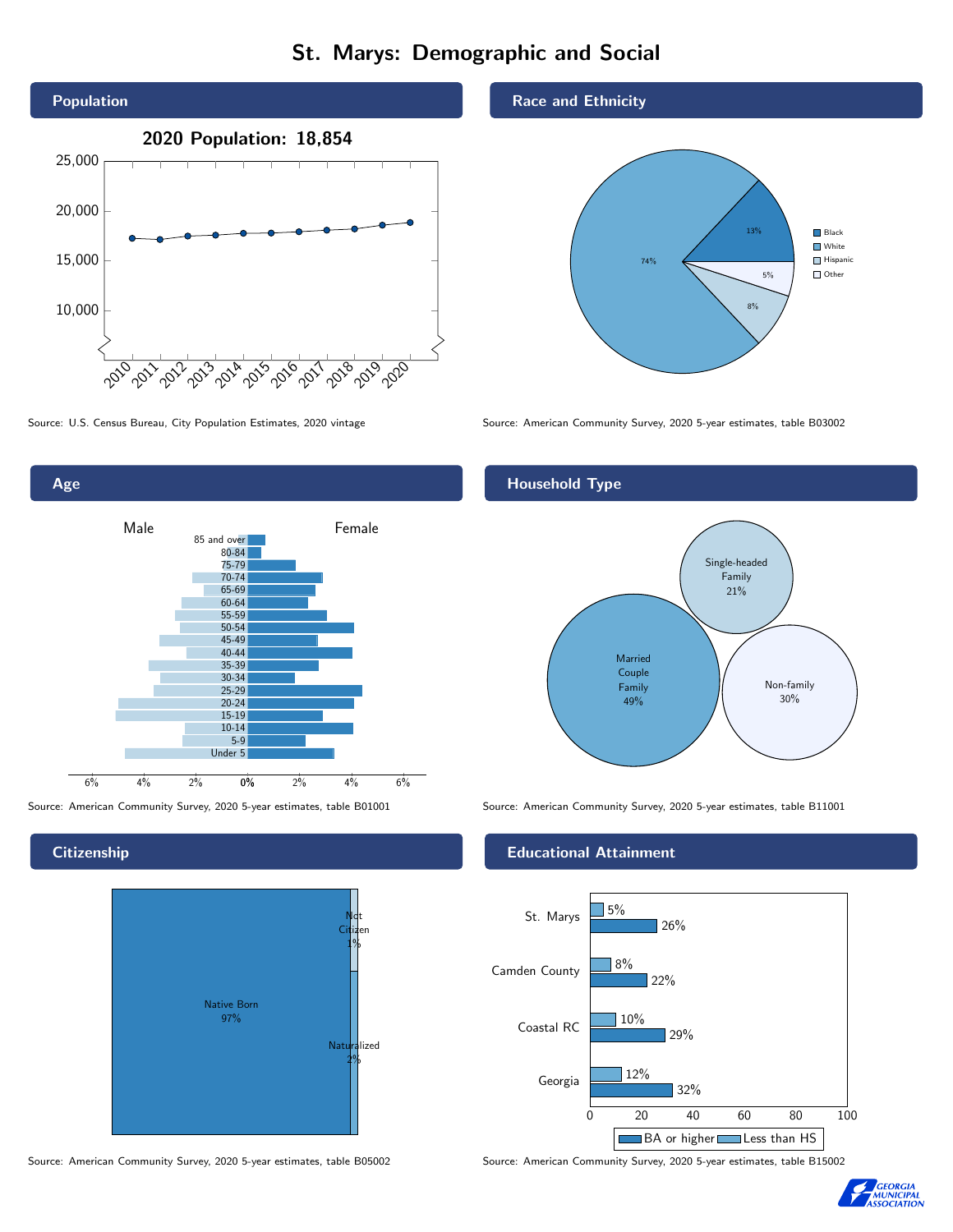# St. Marys: Economic



Source: American Community Survey, 2020 5-year estimates, table B23001 Note: Unemployment rate is based upon the civilian labor force.

# Household Income 0 50,000 100,000 150,000 200,000 250,000 Georgia Coastal RC Camden County St. Marys \$85,691 \$78,108 \$74,348 \$77,962 \$61,224 \$57,267 \$60,594 \$66,033 Mean Median

Source: American Community Survey, 2020 5-year estimates, tables B19013 and B19025 Source: American Community Survey, 2020 5-year estimates, table B17010



#### Industry

| Agriculture, forestry, fishing and hunting, and mining      | $2\%$ |
|-------------------------------------------------------------|-------|
| Construction                                                | 5%    |
| Manufacturing                                               | 12%   |
| <b>Wholesale Trade</b>                                      | 2%    |
| Retail Trade                                                | 17%   |
| Transportation and warehousing, and utilities               | 5%    |
| Information                                                 | $1\%$ |
| Finance and insurance, real estate, rental, leasing         | 3%    |
| Professional, scientific, mgt, administrative, waste mgt    | 10%   |
| Educational services, and health care and social assistance | 21%   |
| Arts, entertainment, recreation, accommodation, food        | 11%   |
| service                                                     |       |
| Other services, except public administration                | 2%    |
| Public administration                                       | 9%    |

Source: American Community Survey, 2020 5-year estimates, table C24030

#### Poverty



#### Health Insurance



Source: American Community Survey, 2020 5-year estimates, table B28002 Source: American Community Survey, 2020 5-year estimates, table B18135